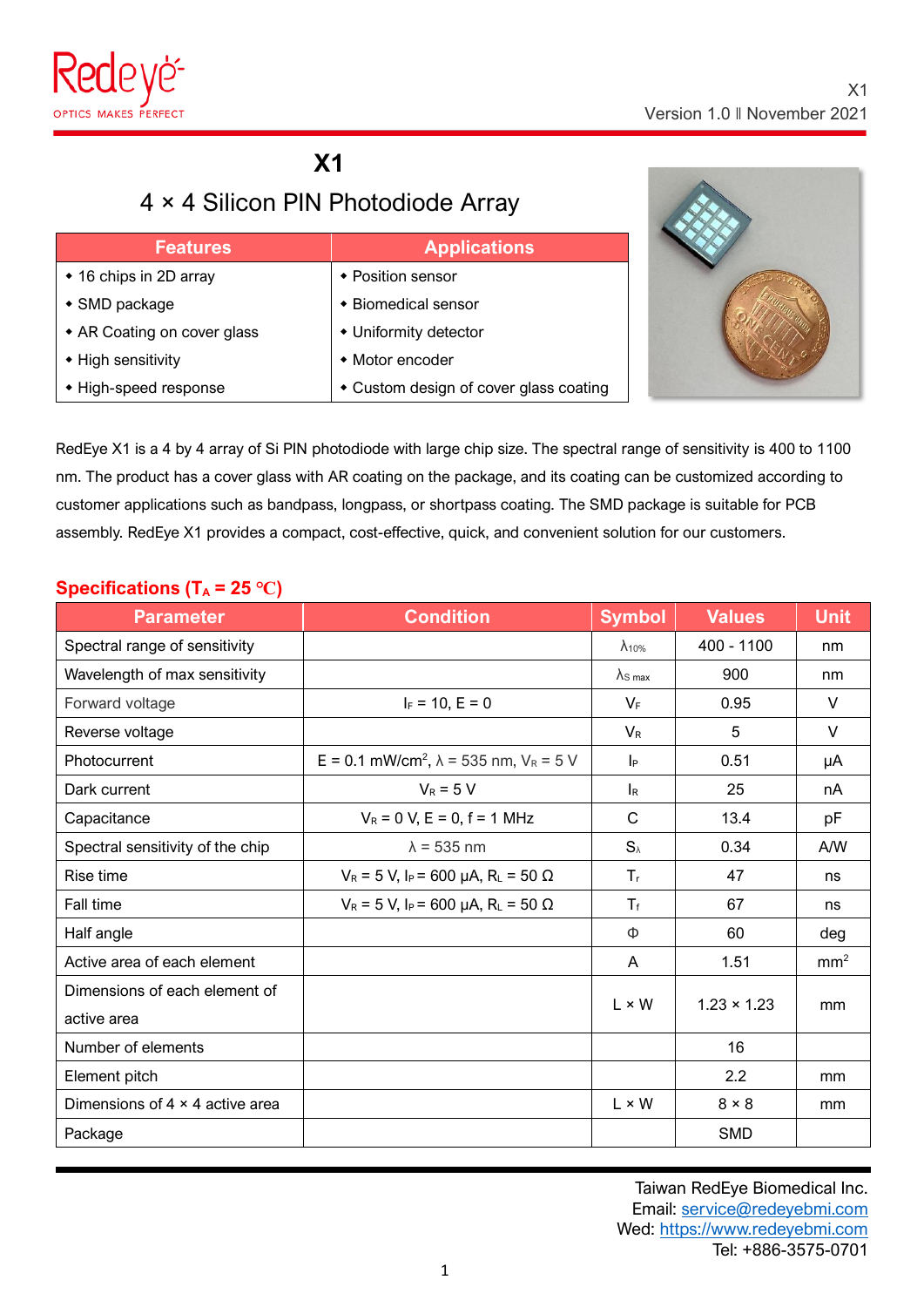

#### **Relative Spectral Sensitivity <b>Capacitance Capacitance**



**Dark Current**